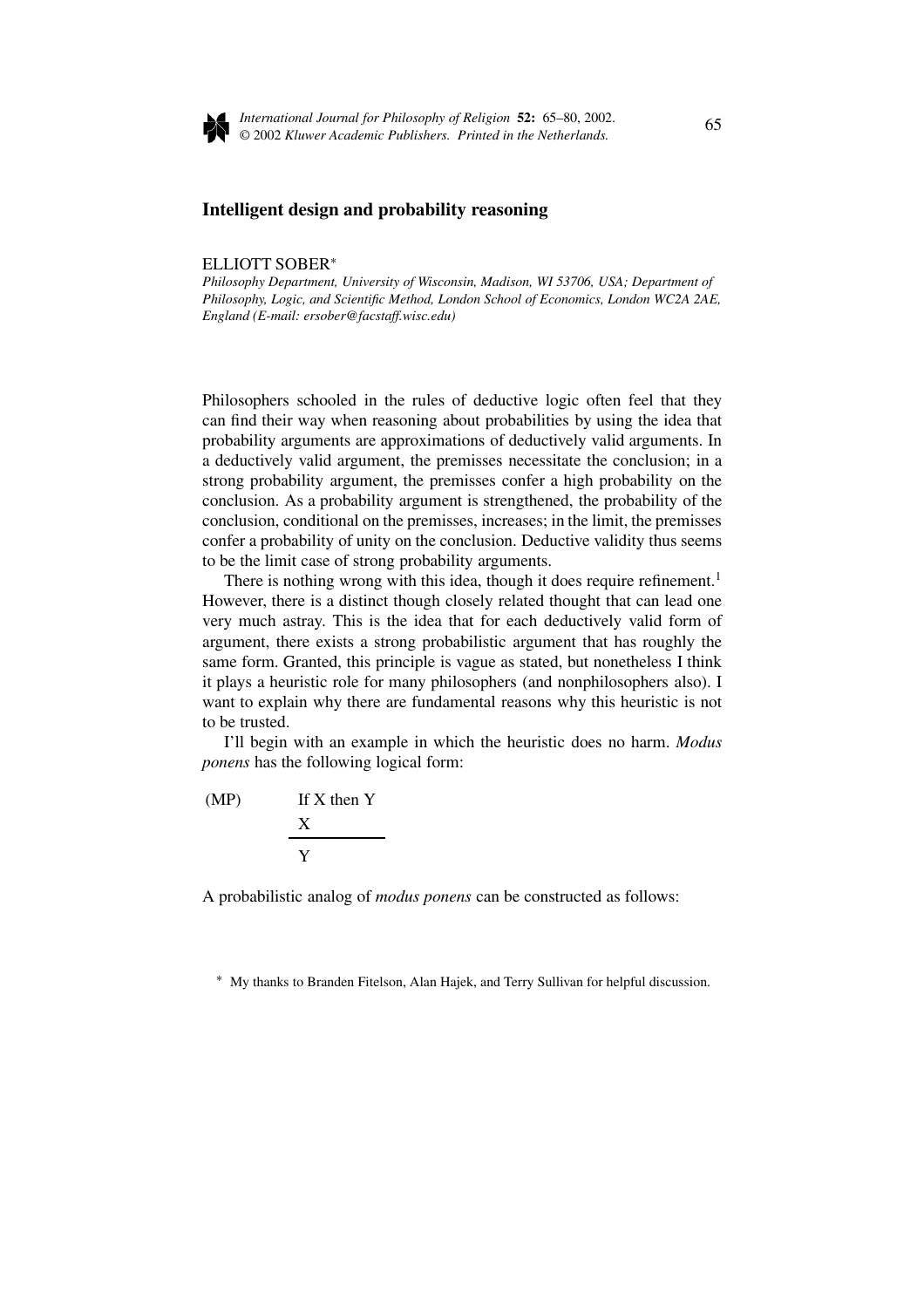$$
Pr(Y|X) \text{ is high}
$$
\n
$$
X
$$
\n
$$
p \left[ \frac{1}{1 - 1} \right] = \frac{1}{1 - 1} \text{ (where } p \text{ is high)}
$$
\n
$$
Y
$$

" $Pr(Y|X)$ " represents conditional probability (the probability of Y given X) and is standardly defined as  $Pr(Y \& X)/Pr(X)$ . The double line separating premisses and conclusion is meant to indicate that the argument is not deductively valid. The letter "p" that labels this line denotes the probability that the premisses confer on the conclusion.

With some tinkering this pattern of reasoning can be turned into a respectable form of argumentation. My preference is to turn it into a deductively valid argument in which a claim about the probability of Y is deduced. A first step in that direction might be the following:

$$
Pr(Y|X) \text{ is high}
$$
\n
$$
\frac{X}{Pr(Y) \text{ is high}}
$$

However, this is unsatisfactory as it stands. It is perfectly possible for Y to have a high probability conditional on X, but a low probability unconditionally; Even though it is very probable that the roulette wheel ball landed double-zero on the last spin, given that your honest and visually acute friend told you that this is what happened, it is still unconditionally improbable that the ball landed double-zero. The way forward is to timeindex the probability functions:

$$
\begin{array}{ll}\n\text{(Prob-MP)} & Pr_{t1}(Y|X) \text{ is high} \\
\hline\n& X \\
& Pr_{t2}(Y) \text{ is high}\n\end{array}
$$

We are to imagine that an agent at time  $t_1$  assigns a high value to  $Pr(Y|X)$ . The agent then learns that  $X$  is true; this means that the probability assignment needs to be updated. If X is the total evidence that the agent acquires about Y in the temporal interval separating  $t_1$  and  $t_2$ , then he or she should assign Y a high probability at time  $t_2$ . This is nothing other than the Principle of Conditionalization<sup>2</sup> applied so as to respect the Principle of Total Evidence. I didn't mention either of these in my formulation of (Prob-MP), so a fuller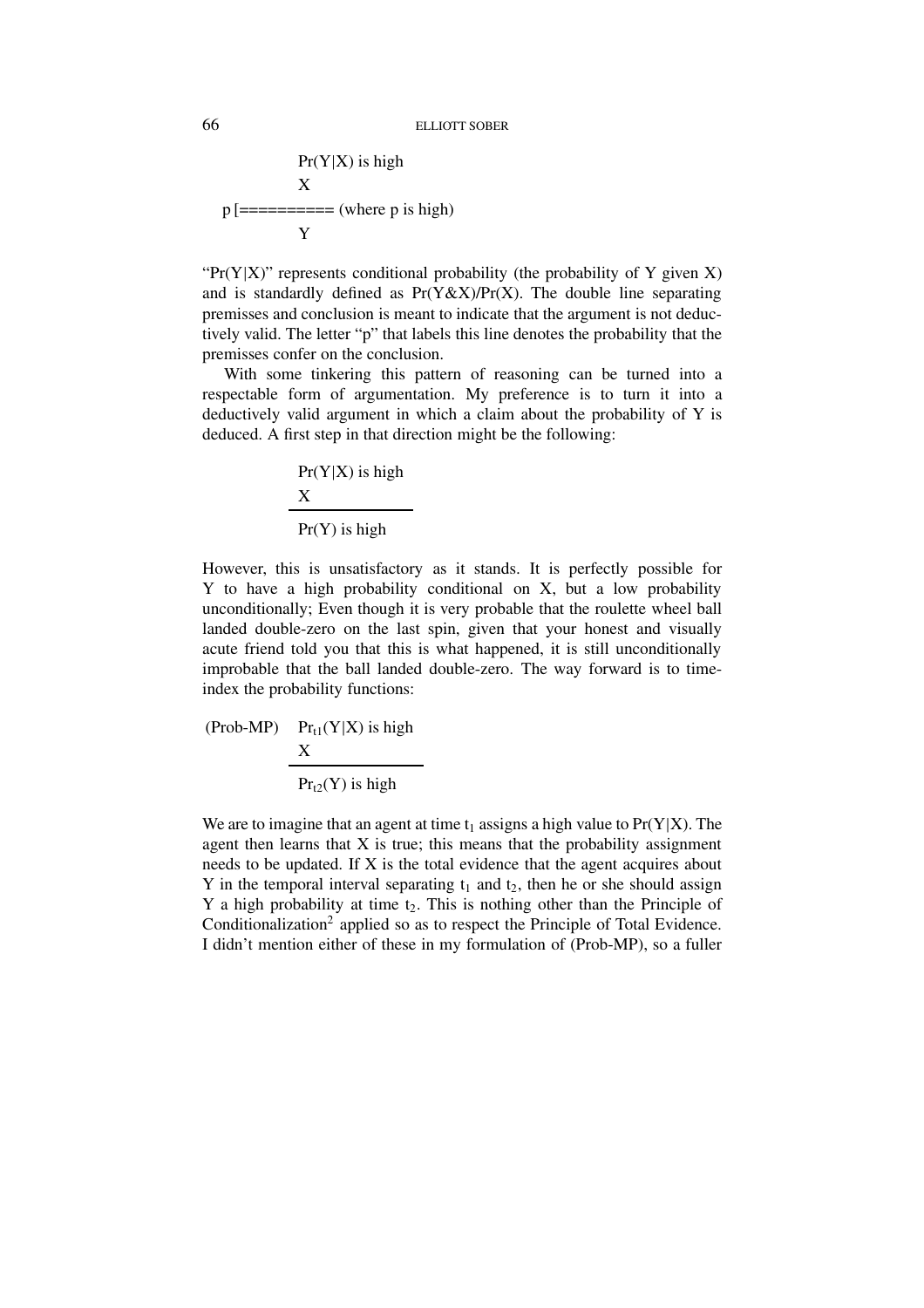statement of this form of argument should go as follows:

 $Pr_{t1}(Y|X)$  is high X is the total evidence that the agent acquires between  $t_1$  and  $t_2$ Updating proceeds by conditionalization

 $Pr<sub>t2</sub>(Y)$  is high

If (Prob-MP) is ok, what is wrong with the heuristic idea that deductively valid arguments have analogs that are probabilistically strong? We need look no farther than *modus tollens*:

| (MT) | If $X$ then $Y$ |  |  |
|------|-----------------|--|--|
|      | not-Y           |  |  |
|      | $not-X$         |  |  |

If we construct a probabilistic analog of (MT), and assume both the Principle of Conditionalization and the Principle of Total Evidence, we obtain:

$$
\begin{array}{ll}\n\text{(Prob-MT)} & Pr_{t1}(Y|X) \text{ is high} \\
\hline\n& \text{not-Y} \\
& \text{Pr}_{t2}(\text{not-X}) \text{ is high}\n\end{array}
$$

In other words, if a theory  $X$  says that  $Y$  is very probable, and we learn that Y fails to obtain, then we should conclude that the theory is probably false. Here is an equivalent formulation:

$$
\frac{Pr_{t1}(not-Y|X) \text{ is low} \text{not-Y}}{Pr_{t2}(not-X) \text{ is high}}
$$

If a theory  $X$  says that something probably won't occur, but it does, then the theory is probably false.

It is easy to find counterexamples to this principle. You draw from a deck of cards. You know that if the deck is normal and the draw occurs at random, then the probability is only 1/52 that you'll obtain the seven of hearts. Suppose you *do* draw this card. You can't conclude just from this that it is improbable that the deck is normal and the draw was at random.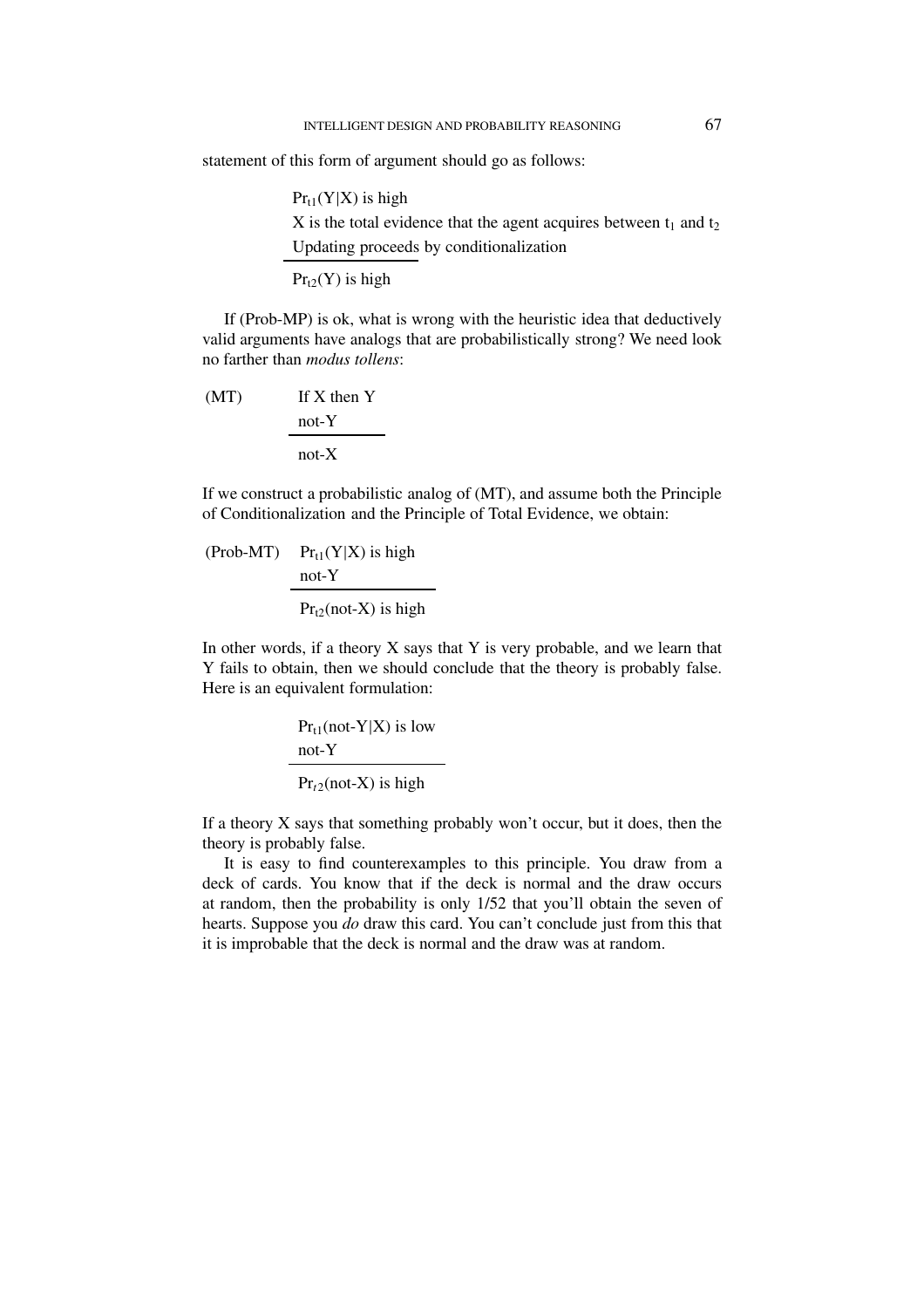This example makes it seem obvious that there is no probabilistic analog of *modus tollens*. However, this feeling of obviousness can fade when we look at other examples in which the relevant probability is far less than 1/52. Consider the following argument proposed by the biologist Richard Dawkins.<sup>3</sup> He is considering what a respectable theory of the origin of life on earth is permitted to say was the probability that life would evolve from nonliving materials:

*...* there are some levels of sheer luck, not only too great for puny human imaginations, but too great to be allowed in our hard-headed calculations about the origin of life. But *...* how great a level of luck, how much of a miracle, *are* we allowed to postulate? *...* The answer to our question *...* depends upon whether our planet is the only one that has life, or whether life abounds all around the universe.

*...* the maximum amount of luck that we are allowed to assume, before we reject a particular theory of the origin of life, has odds of one in N, where N is the number of suitable planets in the universe. There is a lot hidden in that word 'suitable' but let us put an upper limit of 1 in 100 billion billion for the maximum amount of luck that this argument entitles us to assume.

Since there are approximately 100 billion billion planets in the universe, Dawkins thinks that we can reject any theory of the origin of life on earth that says that the probability of that event was less than 1/100 billion billion:

> Pr(life evolved on earth | theory T) *<* 1/100 billion billion Life evolved on earth

Theory T is false

One curious feature of this argument is Dawkins' choice of a lower bound. Why is the number of planets relevant? Perhaps Dawkins is thinking that if  $\alpha$  is the *frequency* of life-bearing planets among "suitable" planets (i.e., planets on which it is possible for life to evolve), then the true *probability* of life's evolving on earth must also be *α*. There is a mistake here, which we can identify by examining how actual frequency and probability are related. With small sample size, it is perfectly possible for these quantities to have very different values; consider a fair coin that is tossed three times and then destroyed. However, Dawkins is obviously thinking that the sample size is very large, and here he is right that the actual frequency provides a good estimate of the probability. It is interesting that Dawkins tells us to reject a theory if the probability it assigns is too *low*, but why doesn't he also say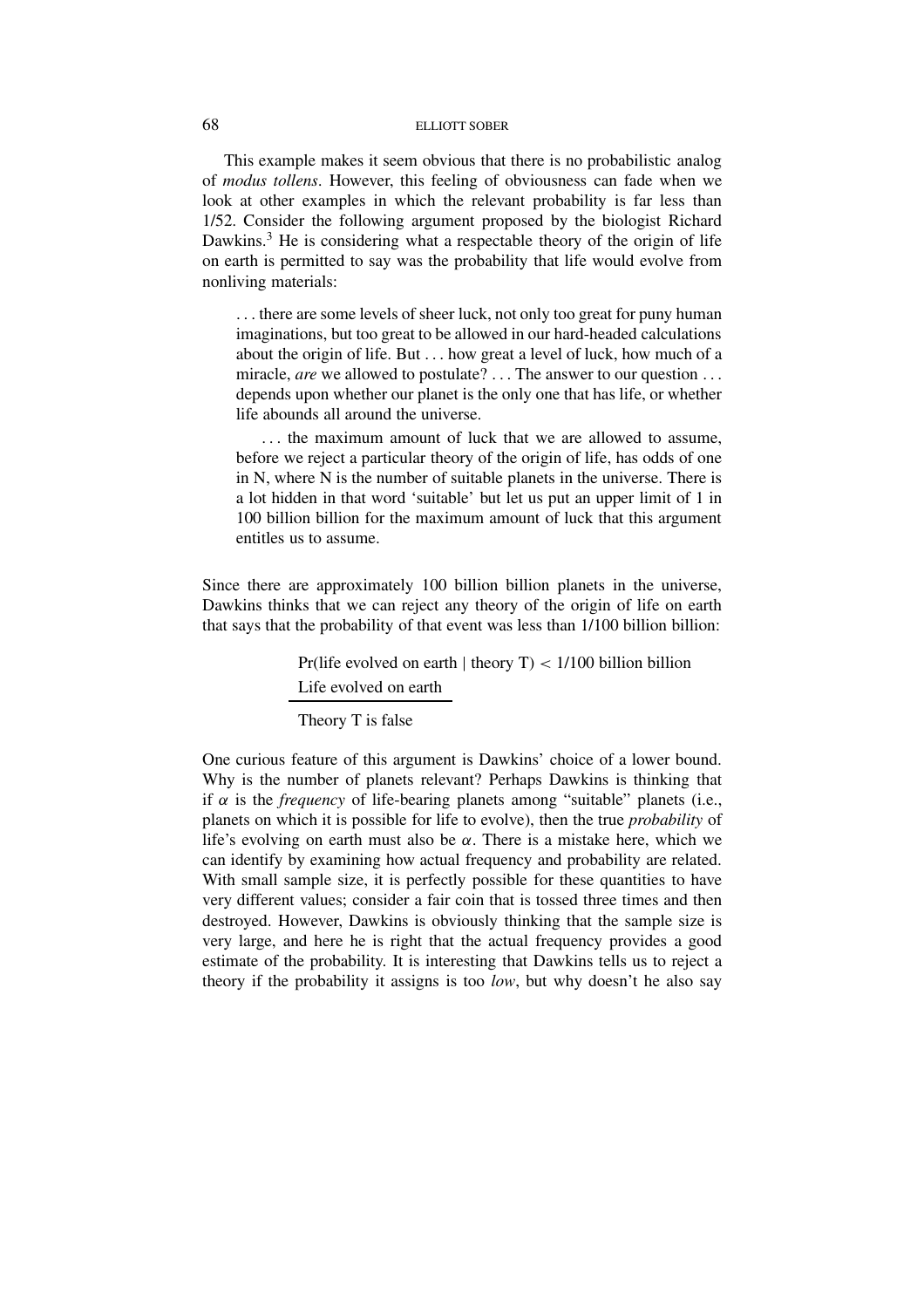that we should reject it if the probability it assigns is too *high*? The reason, presumably, is that we cannot rule out the possibility that our planet was not just suitable but *highly conducive* to the evolution of life. However, this point cuts both ways. Although  $\alpha$  is the *average* probability that a suitable planet will have life evolve, different suitable planets still might have different probabilities; some planets may have values that are greater than  $\alpha$  while others may have values that are lower. Dawkins' lower bound assumes *a priori* that the earth was above average; this is a mistake that might be termed the "Lake Woebegone Fallacy."4

There's a general reason why no probabilistic version of *modus tollens* is to be had. Theories that make good probabilistic predictions about lots of events will typically say that the *conjunction* of those events has a very low probability. Even if  $Pr(E_1|T)$ ,  $Pr(E_2|T)$ , ...,  $Pr(E_n|T)$  are each high (but less than unity),  $Pr(E_1 \& E_2 \& \ldots \& E_n|T)$  will be very low, if the  $E_i$ 's are sufficiently numerous and are probabilistically independent of each other, conditional on T. Consider a roulette wheel in which we distinguish only double-zero and not-double-zero as possible outcomes. A perfectly satisfactory theory of this device might say that the probability of double-zero is 1/38 and the probability of not-double-zero is 37/38 on each spin. Suppose we spin the wheel 3800 times and obtain a sequence of outcomes in which there are 100 double zero's. The probability of this exact sequence of outcomes is  $(1/38)^{100}(37/38)^{3700}$ , which is a tiny number. The fact that the theory assigns this outcome a very low probability hardly suffices to reject the theory.<sup>5</sup>

The accompanying table depicts the asymmetry between *modus ponens* and *modus tollens* for which I have argued. I assume that the riders concerning the Principle of Conditionalization and the Principle of Total Evidence are in place. There is a "smooth Transition" between probabilistic and deductive *modus ponens*; the minor premiss ("X") either ensures that Y is true, or makes Y very probable, depending on how the major premiss is formulated. In contrast, there is a radical discontinuity between probabilistic and deductive *modus tollens*. The minor premiss ("not-Y") guarantees that X is false in the one case, but has no implications whatever about the probability of X in the other.

Given that probabilistic *modus tollens* is invalid, there is a fallback position that we should consider. Perhaps if a theory says that an event is very improbable, but the event happens anyway, then the event counts as *evidence against* the theory. The event doesn't allow you to conclude that the theory is false, nor even that it has a low probability, but maybe the event lowers whatever probability you had assigned the theory before: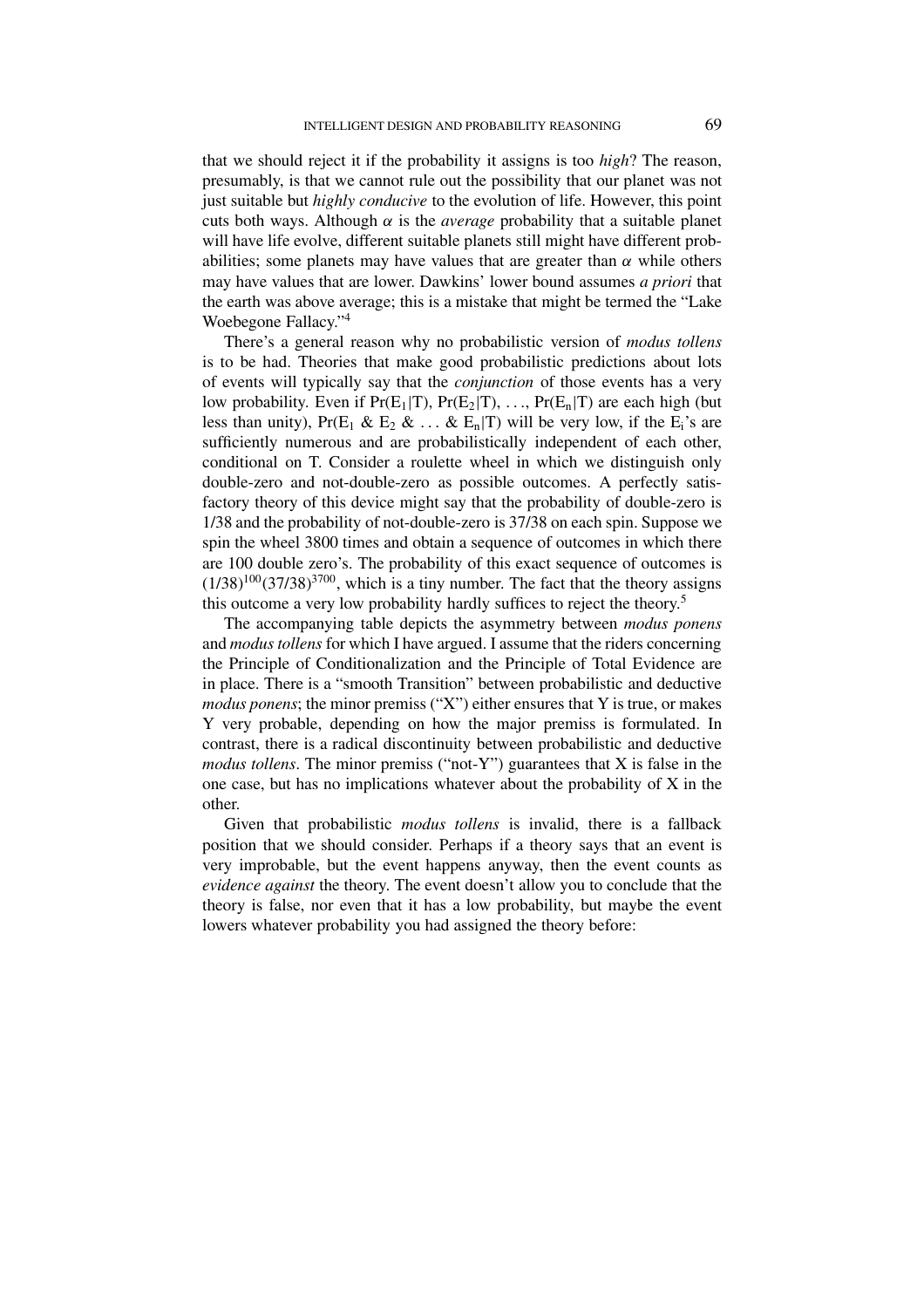|               | Deductive                             |       | Probabilistic                                            |                |
|---------------|---------------------------------------|-------|----------------------------------------------------------|----------------|
| Modus Ponens  | If $X$ then $Y$<br>X<br>Y             | VALID | $Pr_{t1}(Y X)$ is high<br>X<br>$Pr_{t2}(Y)$ is high      | VALID          |
| Modus Tollens | If $X$ then $Y$<br>$not-Y$<br>$not-X$ | VALID | $Pr_{t1}(Y X)$ is high<br>$not-Y$<br>$Pr_{t2}(X)$ is low | <b>INVALID</b> |

*Table 1.* Although *modus ponens* has a probabilistic analog, *modus tollens* does not

$$
\Pr_{t1}(Y|X) \text{ is low}
$$

 $Pr_{t2}(X)$  is lower than  $Pr_{t1}(X)$ 

Whereas (Prob-MT) allows you to draw a conclusion about the *absolute value* of X's probability (it is *low*), the present proposal is that your conclusion should merely be *comparative* (X's probability is *lower* than it was before). This principle also is wrong, as a nice example from the statistician Richard Royall<sup>6</sup> illustrates: Suppose I send my valet to bring me one of my urns. I want to test the hypothesis that the urn he returns with contains 2% white balls. I draw a ball and find that it is white. Is this evidence against the hypothesis? It may not be. Suppose I have only two urns – one of them is as described, while the other contains 0.0001% white balls. In this instance, drawing a white ball is evidence *in favor* of the hypothesis, not evidence *against*.

Royall's example brings out an important feature of the concept of evidence. To say whether an observation is evidence for or against a hypothesis, we have to know what the other hypotheses are that we should consider. The evidence relation is to be understood in terms of the idea of *discrimination*. 7 E is evidence for or against the hypothesis  $H_1$  only relative to an alternative hypothesis  $H_2$ . For evidence to be evidence, it must discriminate between the competing hypotheses. Another way to put this point is by saying that the evidence relation is ternary, not binary. The right concept to consider is "E favors  $H_1$  over  $H_2$ ," not "E is evidence for (or against) H." It needs to be understood that this thesis is restricted to hypotheses that do not deductively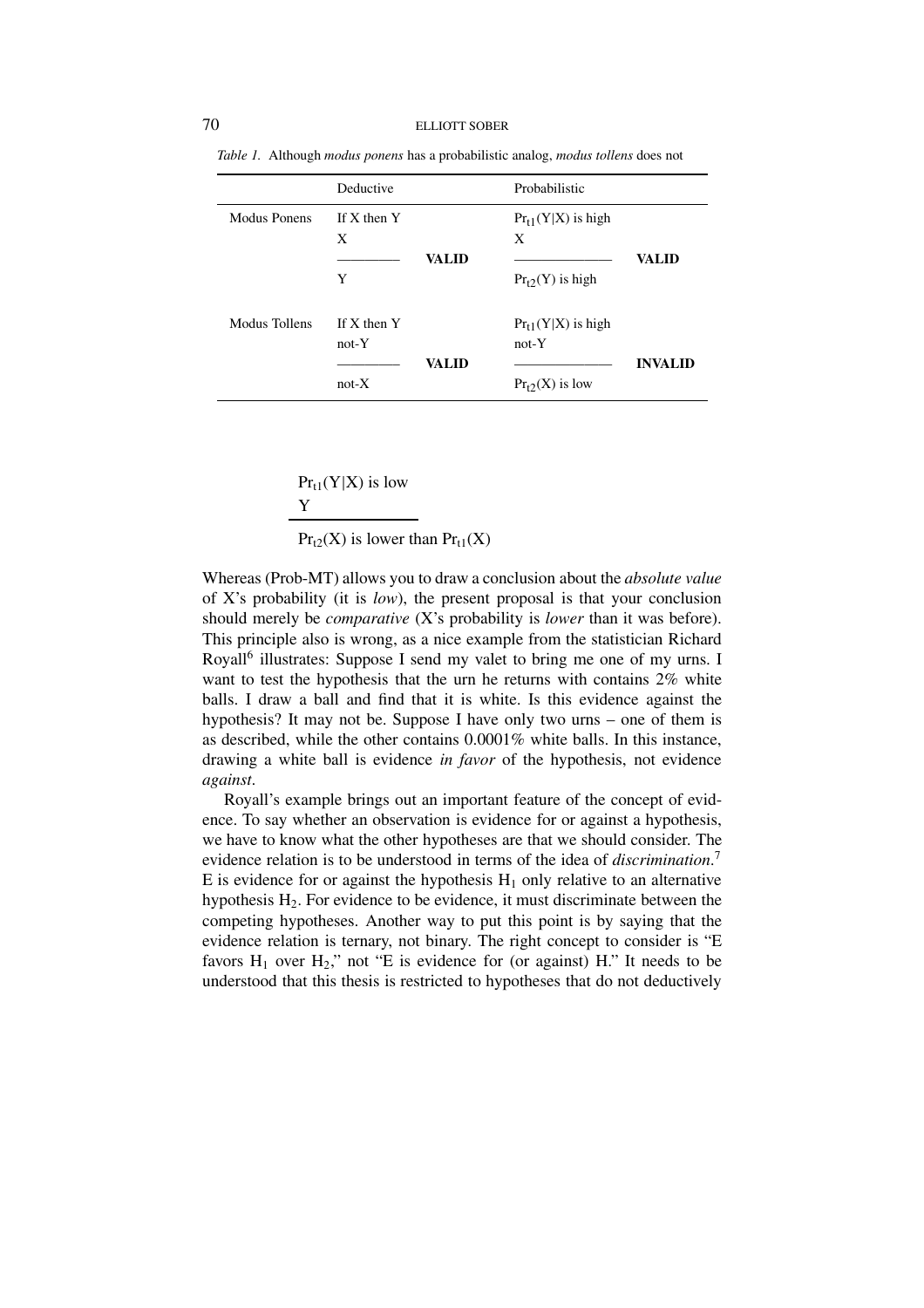entail observations; if H entails E, and E fails to obtain, then E rules out (and hence disconfirms) H.

The idea that evidence is essentially a comparative concept is often associated with the *Law of Likelihood*: 8

> Evidence E favors hypothesis  $H_1$  over hypothesis  $H_2$  if and only if  $Pr(E|H_1)$  >  $Pr(E|H_2)$ .

Notice that the absolute values of  $Pr(E|H_1)$  and  $Pr(E|H_2)$  don't matter here; all that matters is how they compare. The Likelihood Principle does not tell you what to believe nor does it even indicate which hypothesis has the higher probability of being true. It merely assesses the weight of the evidence at hand.

I say that the thesis that evidence is comparative is often "associated with" the Likelihood Principle, not that the two are essentially connected. There are two reasons for this. The first is that the Likelihood Principle, taken at its word, does not rule out the possibility that one can talk about the evidence for or against a given hypothesis without reference to alternative hypotheses. True, advocates of "likelihoodism"9 have endorsed the Likelihood Principle and have also insisted that evidence is essentially comparative, but this just shows that likelihoodism goes beyond the letter of the Law of Likelihood. The second reason is that there are theories of evidence that depart from the dictates of likelihoodism but nonetheless agree that the evidence relation is ternary rather than binary. For example, standard Neyman-Pearson statistical theory (interpreted evidentially) tells one how to deal with the possibility of both "type 1" and "type 2" errors, and this entails that *two* hypotheses are being assessed,<sup>10</sup> not just *one*.

I don't want to give the impression that the comparative conception of evidence is universally endorsed in science. Unfortunately, there is a statistical methodology that is sometimes used that purports to assess how evidence bears on a single hypothesis. This is the theory, due to R.A. Fisher, of significance testing. The story of the valet and the two urns already suggests what is wrong with this approach, but let me add another example to help flesh out the picture a bit. Consider the hypothesis that a coin is fair. If the coin is tossed a large number of times (say, 1000 times), there will be  $2^{1000}$  possible sequences of heads and tails that might occur. If the hypothesis that the coin is fair is true, then each of these exact sequences has the same tiny probability (namely  $(\frac{1}{2})^{1000}$ ) of occurring. Yet, it seems utterly wrong to say that each outcome would count as evidence against the hypothesis.<sup>11</sup> To make sense of what it means to test this hypothesis about the coin, we need to say what the alternative hypotheses are; if the alternative hypothesis one wishes to consider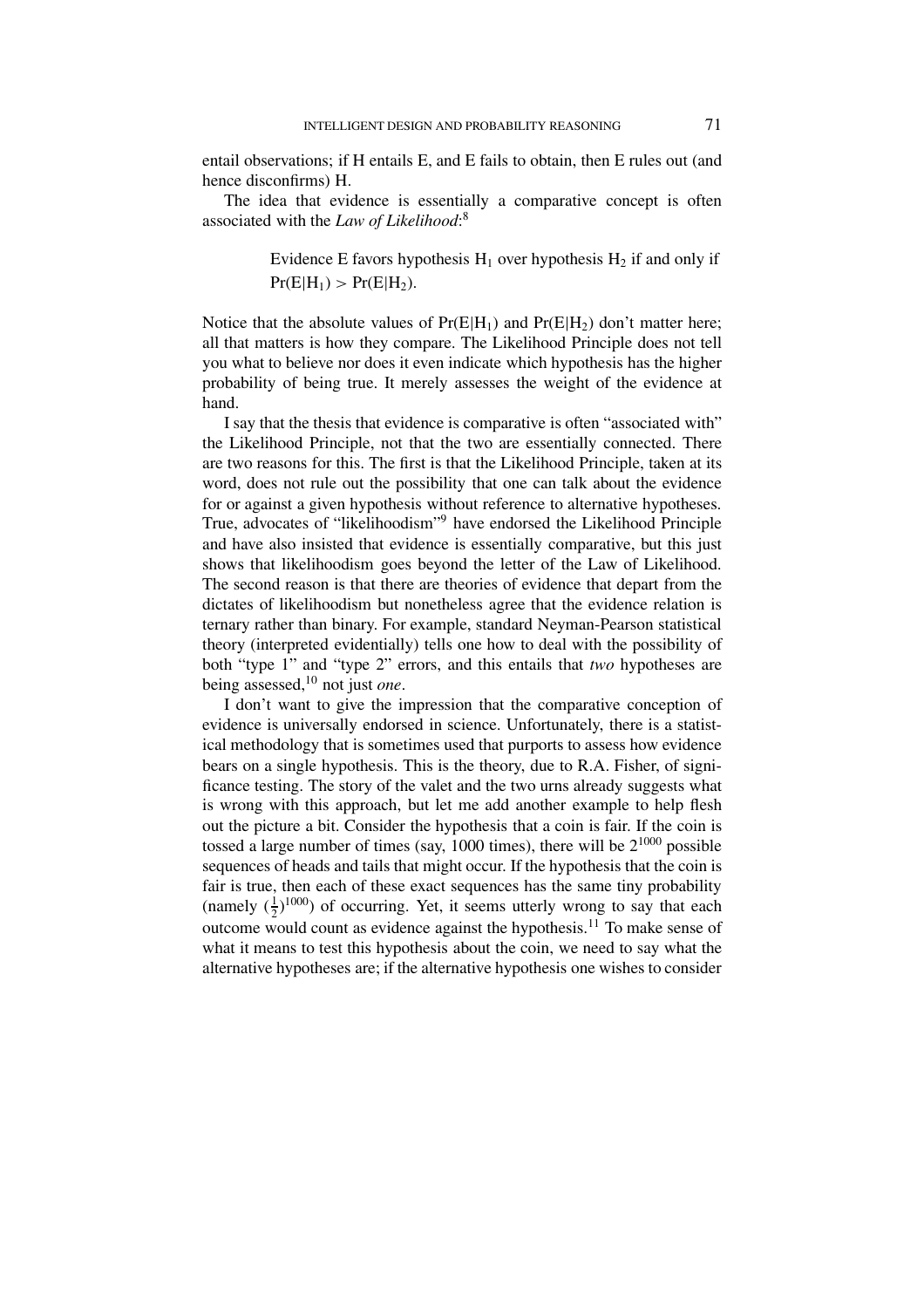is that the coin is strongly biased in favor of heads, then sequences in which there are large numbers of tails count as evidence *in favor* of the hypothesis that the coin is fair; but if the alternative one wishes to consider is that the coin is strongly *biased against* heads, precisely the opposite interpretation of that observation would be correct. Fisher remarked that when a theory says that what one has observed is very improbable, that one's conclusion should take the form of a "*...* simple disjunction. Either an exceptionally rare chance has occurred, or the theory . . . is not true."<sup>12</sup> There is nothing wrong with this point; the mistake is to think that this disjunction entails that one has obtained evidence against the theory.

This is not the place to present a systematic critique of Fisherian significance testing (under the interpretation of the method that equates the improbability of E if H is true with the strength of the evidence against H). That critique has been developed in several places already, $13$  and no adequate response has been provided. So let us take stock. The first conclusion is that there is no probabilistic analog of *modus tollens*. This should be uncontroversial. Separate from this thesis about arguments that draw conclusions about the *probabilities* of hypotheses is the thesis I have defended about *evidence: Assessing whether an observation counts as evidence for or against a hypothesis must consider alternative hypotheses and what they predict about the observation.* As noted above, this comparative thesis is restricted to hypotheses that don't deductively entail observational claims, but merely confer probabilities on them. In discussing the Law of Likelihood, I mentioned that this principle does not tell you which hypotheses to accept or reject. However, if the acceptance or rejection of hypotheses requires the accumulation of evidence *pro* and *con*, then the comparative principle just stated provides a simple but important lesson about acceptance.<sup>14</sup>

These points about probability reasoning allow us to identify the central deficiency in the Intelligent Design (ID) movement. "Intelligent design" is the label that Michael Behe, William Dembski, and Philip Johnson prefer so that their position will not be confused with old-fashioned creationism.<sup>15</sup> The term "creationism" suggests the idea of *special* creation – a denial of the claim that all life on earth is genealogically related; ID theorists don't endorse the idea of special creation – that each species (or "basic kind of organism") was separately created by an intelligent designer. Rather, their beef with evolutionary theory concerns the power of natural selection to produce complex adaptations. Behe is the pointman here, arguing that traits that exhibit "irreducible complexity" pose an in-principle difficulty for evolutionary theory and, indeed, for any theory that limits itself to mindless natural processes. The vertebrate eye, for example, exhibits irreducible complexity because all of its many parts must be arranged *just so* if the eye is to perform the function of allowing the organism to see. For this reason, Behe's argument isn't different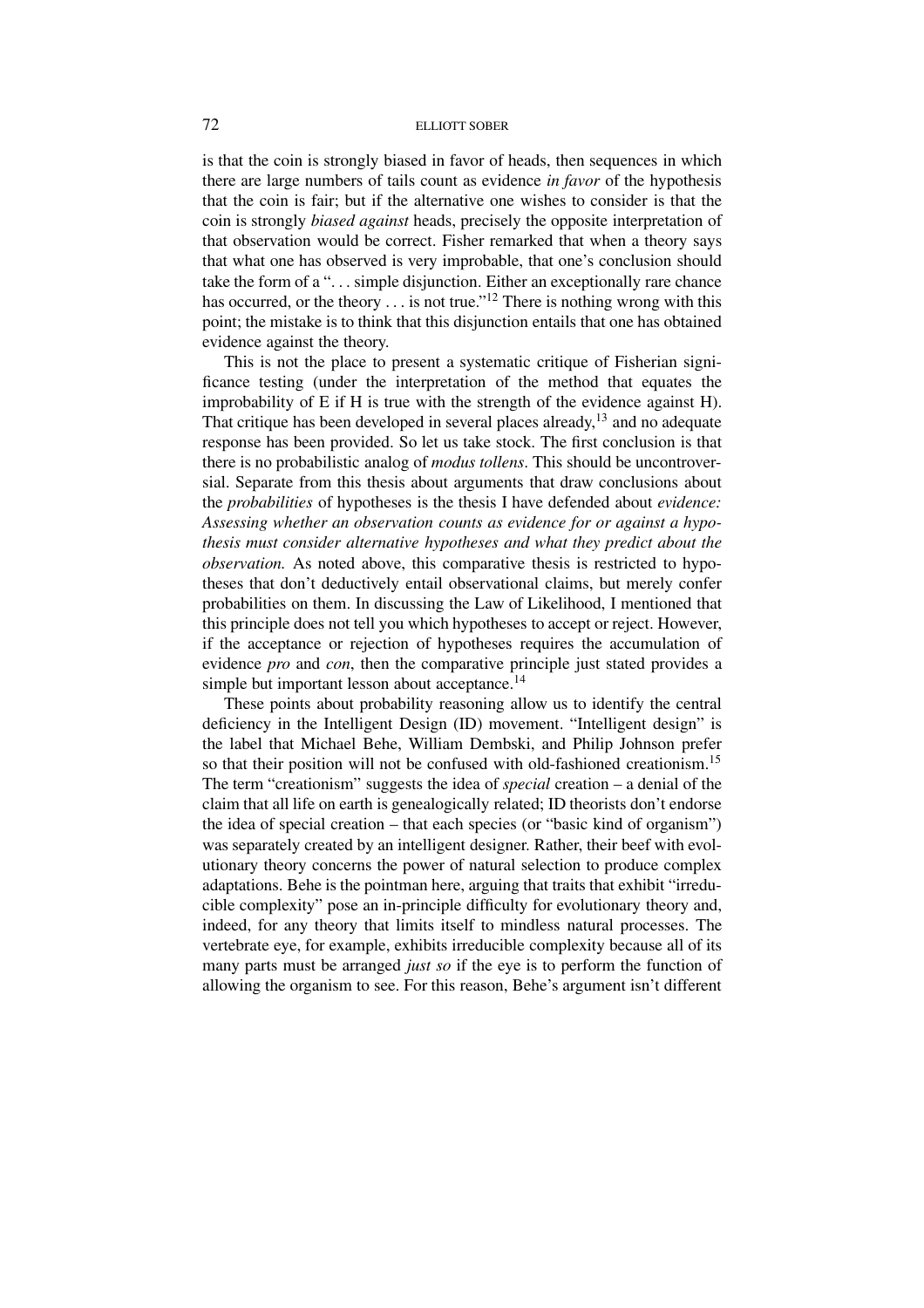in form from Paley's.<sup>16</sup> The novelty in Behe's presentation consists in his choice of examples. Behe thinks that basic features of biochemistry, such as the machinery that drives the bacterial flagellum and the mechanisms that get blood to coagulate, are irreducibly complex. Just as earlier creationists complained that an organism would gain no benefit from having 10% of an eye or wing, Behe argues that having 10% of the clotting process would be useless.

There are a number of philosophical and scientific objections that might be considered in connection with Behe's argument. Before I move on to my main complaint, I need to mention the fact that Behe equivocates between the process of gradual natural selection, taken on its own, and "evolutionary processes" construed more broadly. "Darwinian gradualism," taken in its strict sense, requires the steady accumulation of modifications, each conferring a small benefit. This means that 10% of a wing has to represent an advantage compared with 9%, if this type of selection is to transform a population from one in which all individuals have no wings at all to one in which all have  $100\%$  of a wing.<sup>17</sup> On the other hand, it is important to recognize that evolutionary theory countenances many processes additional to that of pure Darwinian gradualism. For example, since the theory is probabilistic, it is perfectly possible for a population to move from each individual's having 9% of a wing to each individual's possessing 10%, even if the latter state represents no selective advantage. This is called "random genetic drift." My point here is not that this transition is *probable*, but that it is *possible*, according to the theory. Behe is correct that the pure process of Darwinian gradualism cannot lead a wing to evolve if the fitnesses are those described in lines 2 or 3 in Figure 1, and that the monotonic increase depicted in line 1 is required. However, he concludes from this that "evolutionary theory" cannot explain the emergence of traits whose fitnesses conform to lines 2 and 3; this does not follow and it is not correct.

The objection to Behe's argument that I want to focus on here concerns the type of reasoning he employs against evolutionary theory and in favor of the hypothesis of intelligent design. Behe repeatedly vacillates between using a deductive and a probabilistic *modus tollens* against evolutionary theory. The vacillation sometimes occurs on the same page. Consider the following passage:

*...* I have shown why many biochemical systems cannot be built up by natural selection working on mutations: no direct, gradual route exists to these irreducibly complex systems *...* There is no magic point of irreducible complexity at which Darwinism is logically impossible. But the hurdles for gradualism become higher and higher as structures are more complex, more interdependent (p. 203).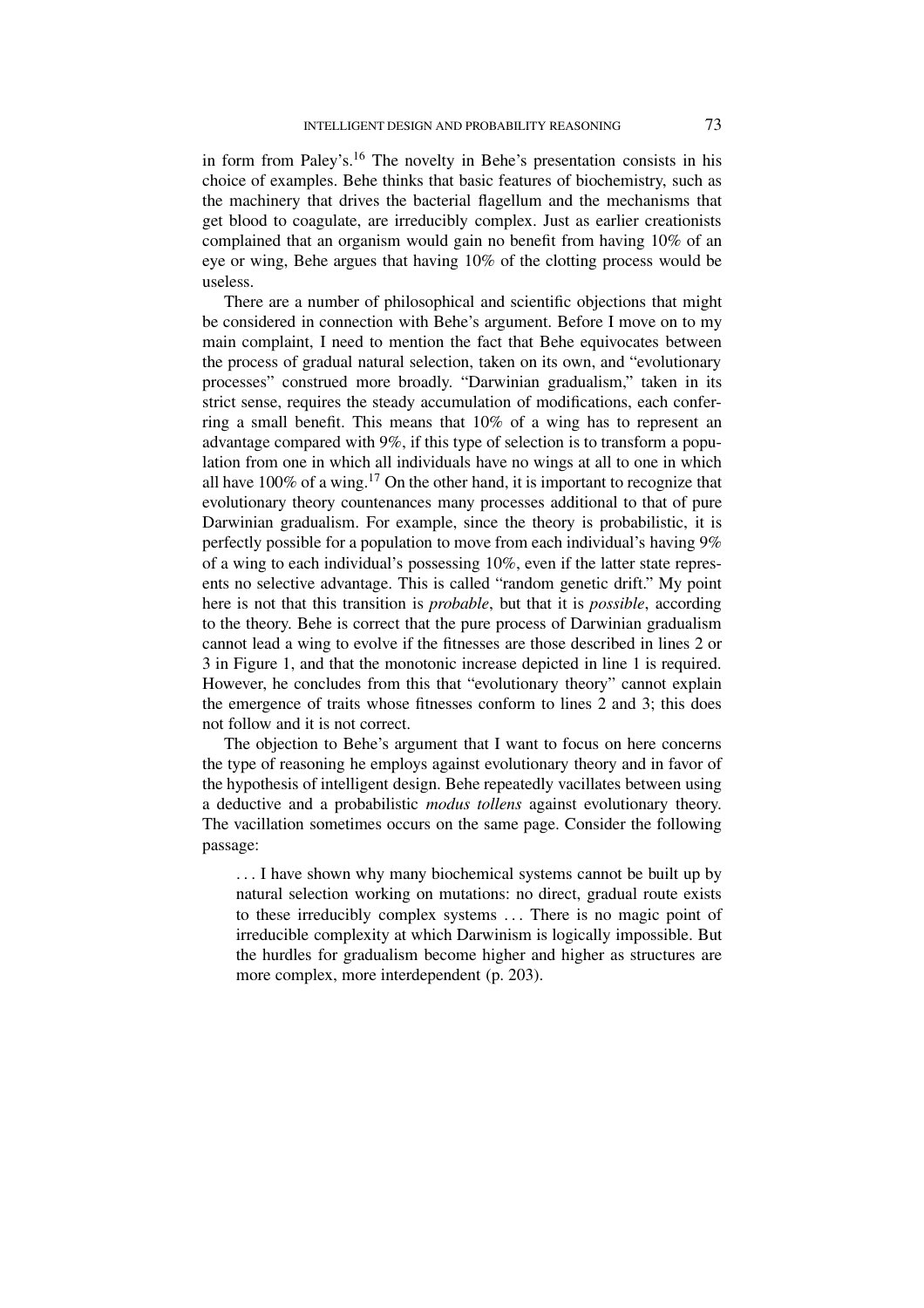

% of the trait that the organism possesses

*Figure 1.* What are the fitness consequences of having  $n\%$  of a wing or eye, as opposed to having  $(n - 1)$ %? According to line 1, each small increase represents an increase in fitness. According to line 2, having more and more of the trait makes no difference in fitness until a threshold (*t*) is crossed. Line 3 also depicts a threshold effect, but here having more of the wing or eye is deleterious, not neutral, until the threshold is crossed. Evolution via the pure process of Darwinian gradualism requires the monotonic increase that line 1 exhibits, and cannot occur if the fitnesses are those represented by lines 2 or 3. However, evolutionary theory countenances processes additional to that of "pure Darwinian gradualism," so, in fact, the theory say that it *is* possible for the trait to evolve under all three scenarios.

Behe's first sentence says that irreducible complexity *cannot arise* by Darwinian processes; however, the next two assert, more modestly, that irreducibly complex features are *improbable* on the Darwinian model and that they become more improbable the more complex they are. I hope it is clear from what I've said earlier why this shift is important. If evolutionary theory really did have the deductive consequence that organisms *cannot* have features that are irreducibly complex, then that theory would have to be false, if such features exist. But what if the theory merely entailed that irreducibly complex features are very improbable? Would the existence of such features show that the theory is improbable? Would it follow that the theory is disconfirmed by those observations? Would it follow that these features provide evidence in favor of intelligent design? The answers to all these questions are the same – *no*. There is no probabilistic analog of *modus tollens*.

In addition to rejecting evolutionary explanations, Behe advances the positive thesis that the biochemical systems he describes in loving detail "were designed by an intelligent agent" (p. 204). However, for these details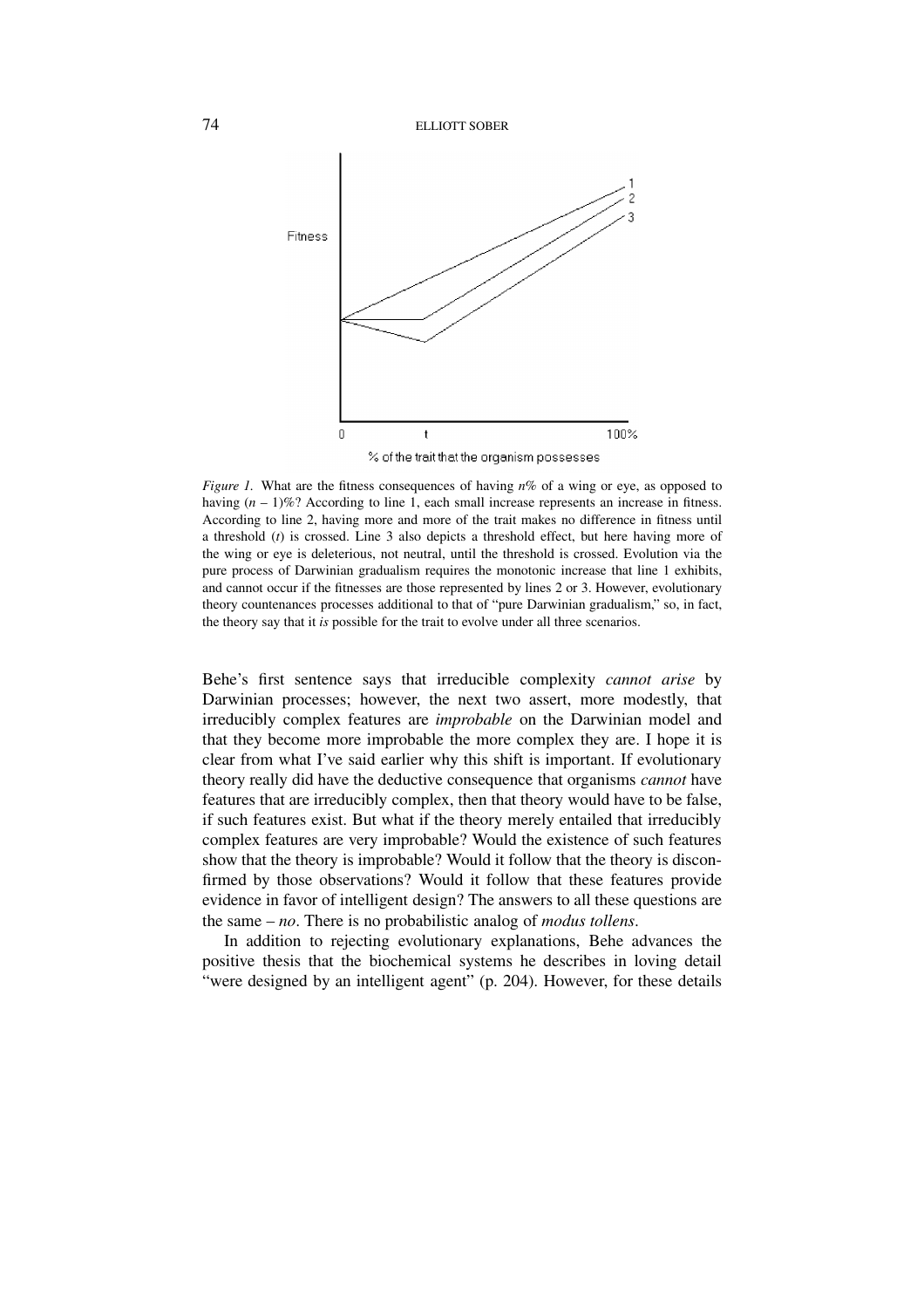to favor intelligent design over mindless evolution, we must know how probable those details are under each hypothesis. This is the point of the Law of Likelihood. Behe asserts that these details are very improbable according to evolutionary theory, but how probable are they according to the hypothesis of intelligent design? It is here that we encounter a great silence. Behe and other ID theorists spend a great deal of time criticizing evolutionary theory, but they don't take even the first steps towards formulating an alternative theory of their own that confers probabilities on what we observe. If an intelligent designer built the vertebrate eye ,or the bacterial flagellum, or the biochemical cascade that causes blood to clot, what is the probability that these devices would have the features we observe? The answer is simple – *we do not know*. We lack knowledge of what this putative designer's intentions would be if he set his mind to constructing structures that perform these functions.

The sad fact about ID theory is that there is no such theory. Behe argues that evolutionary theory entails that adaptive complexity is very improbable, Johnson rails against the dogmatism of scientists who rule out *a priori* the possibility of supernatural explanation, and Dembski tries to construct an epistemology in which it is possible to gain evidence for the hypothesis of design without ever having to know what, if anything, that hypothesis predicts. A lot goes wrong in each of these efforts,<sup>18</sup> but notice what is not even on the list.

Intelligent design theorists may feel that they have already stated their theory. If the *existence* of the vertebrate eye is what one wishes to explain, their hypothesis is that an intelligent designer constructed the vertebrate eye. If it is the *characteristics* of the vertebrate eye (the fact that it has features  $F_1, F_2, \ldots, F_n$ , rather than its mere existence, that one wants to explain, their hypothesis is that an intelligent designer constructed the vertebrate eye with the intention that it have features  $F_1, F_2, \ldots, F_n$  and that this designer had the ability to bring his plan to fruition. Notice that both of these formulations of the hypothesis of intelligent design simply build into that hypothesis the observations whose explanation we seek. The problem with this strategy is that the same game can be played by the other side. If the evolutionary hypothesis is formulated by saying "evolution by natural selection produced the vertebrate eye" or by saying that "evolution by natural selection endowed the eye with features  $F_1, F_2, \ldots, F_n$ ," then it too entails the observations.

To avoid trivializing the problem in this way, we should formulate the observations so that they are *not* built into the hypotheses we want to test. This can be achieved by organizing the problem as follows: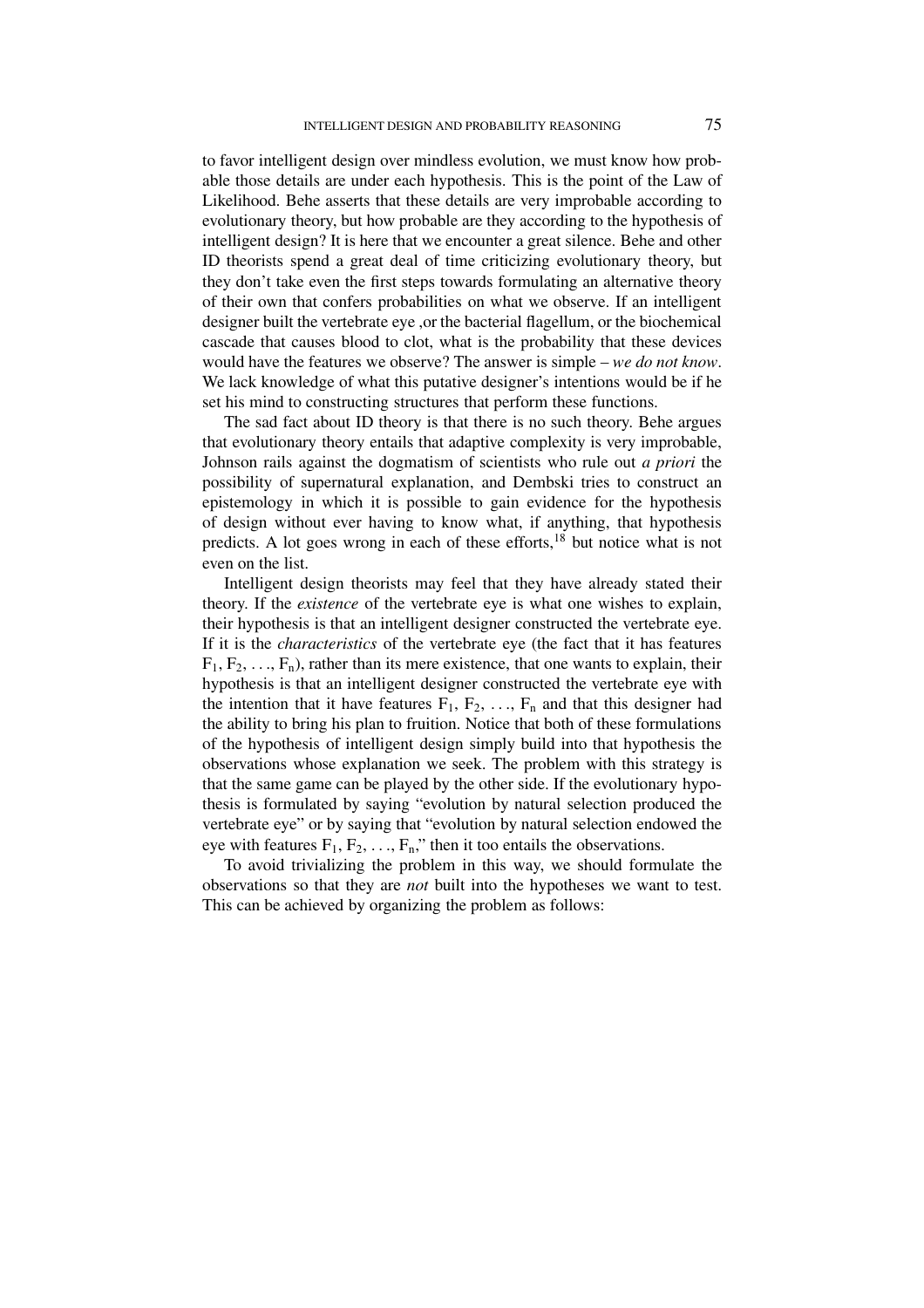- (O) The vertebrate eye has features  $F_1, F_2, \ldots, F_n$ .
- (ID) The vertebrate eye was created by an intelligent designer.
- (ENS) The vertebrate eye was the result of evolution by natural selection.

Behe claims that (O) has a low probability according to the (ENS) hypothesis. My complaint is that we do not know what the probability of (O) is according to (ID). If an intelligent designer made the eye, perhaps he would have been loathe to give it the features we observe. Or perhaps he would have aimed at producing those very characteristics.<sup>19</sup> The single sentence stated in (ID) does not a theory make. This problem is not solved by simply *inventing* assumptions about the putative designer's goals and abilities; what is needed is information about the putative designer(s) that is independently attested. Without that information, the theory makes no predictions about the eye or about the other examples of "irreducible complexity" that Behe discusses. And without those predictions, the intelligent design movement can provide no evidence against the evolutionary hypothesis.

After concluding that evolutionary theory cannot explain adaptations that are irreducibly complex, Behe briefly broaches the subject of whether some "as-yet-undiscovered natural process" might be the explanation. Here is his analysis:

No one would be foolish enough to categorically deny the possibility *...* [however] if there is such a process, no one has a clue how it would work. Further, it would go against all human experience, like postulating that a natural process might explain computers *...* In the face of the massive evidence we do have for biochemical design, ignoring that evidence in the name of a phantom process would be to play the role of the detectives who ignore an elephant (pp. 203–204).

Notice that Behe claims that there is "massive evidence for biochemical design," but what *is* that evidence? It seems to consist of two facts, or alleged facts – that evolutionary theory says that irreducibly complex adaptations have low probabilities and that no one has yet formulated any other theory restricted to mindless natural processes that could be the explanation. However, if the comparative principle about evidence stated earlier is correct, this "evidence" is no evidence at all.

After evolutionary theory and "as-yet-undiscovered natural process[es]" are swept from the field, Behe immediately concludes that the biological mechanisms whose details he has described

*...* were designed by an intelligent agent. We can be as confident of our conclusion for these cases as we are of the conclusions that a mousetrap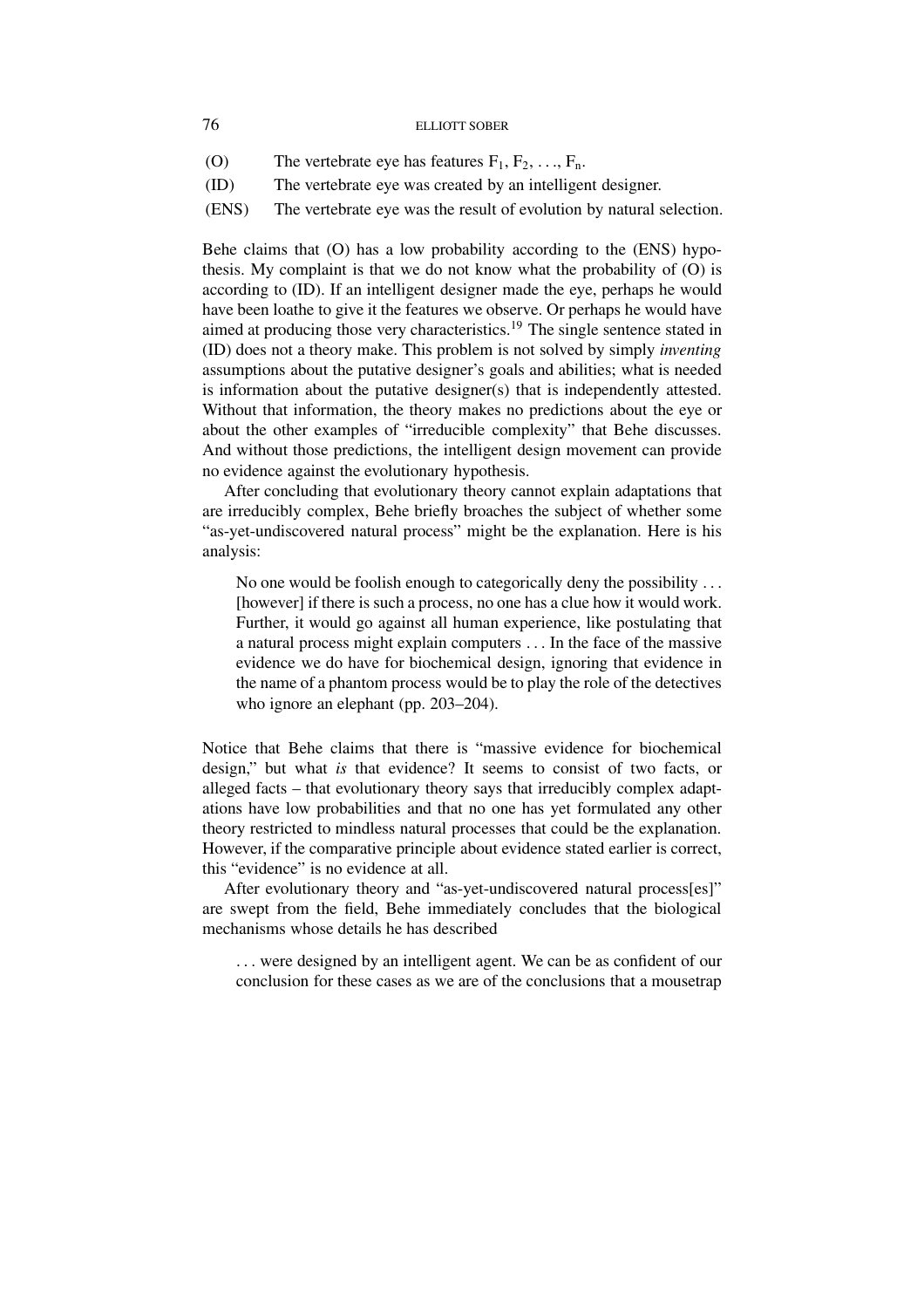was designed, or that Mt. Rushmore or an Elvis poster were designed *...* Our ability to be confident of the design of the cilium or intracellular transport rests on the same principles as our ability to be confident of the design of anything: the ordering of separate components to achieve an identifiable function that depends sharply on those components (p. 204).

Behe is right that the nonbiological examples he cites favor hypotheses of intelligent design over hypotheses that postulate strictly mindless natural processes, but he is wrong about the reason and wrong to think that biochemical adaptations can be assimilated to the same pattern. In the case of mousetraps, Mount Rushmore, and Elvis posters, we are confident about intelligent design because we have strong evidence for *human* intelligent design. We know that all of these objects are just the sorts of things that human beings are apt to make. The probability of their having the features we observe, on the hypothesis that they were made by intelligent human designers, is fairly large, whereas the probability of their having those features, if they originated by chance, is low. The likelihood inference is unproblematic. But the probability that the bacterial flagellum would have the features we observe, or that the mechanism for blood clotting would have its observed features, if *human beings* somehow made those devices, is very very low. ID theorists therefore are led to consider possible *non*human designers – indeed, possible designers who are *supernatural.* Some of these *possibilia* would, if they existed, have goals and abilities that would make it highly probable that these devices have the features we observe; others would not. Averaging over all these possibilities, what is the probability that the device will have the features we observe if it was made by some possible intelligent designer or other? We do not know, even approximately.

Behe would like to be able to identify an observable feature of natural objects that *could not exist* if those objects were produced by strictly mindless processes and that therefore *must* be due to intelligent design (natural or supernatural). There is no such property. It is not *impossible* for irreducibly complex functional features to arise by the evolutionary process of natural selection, which is *not* a random process.<sup>20</sup> Indeed, it isn't even impossible for them to arise by a purely random chance process. This is the simple point made vivid by thinking about monkeys and typewriters and of particles whirling in the void. The next step is to think about the properties that an object *probably will* have if it is made by an intelligent designer and *probably won't* have if it isn't. The problem here is that there are many kinds of possible intelligent designers, and many kinds of possible mindless processes. Is there a property that a natural object probably will have, no matter what sort of possible intelligent designer made it? I am confident that the answer to this question is *no*. Is there a property that it probably won't have, no matter what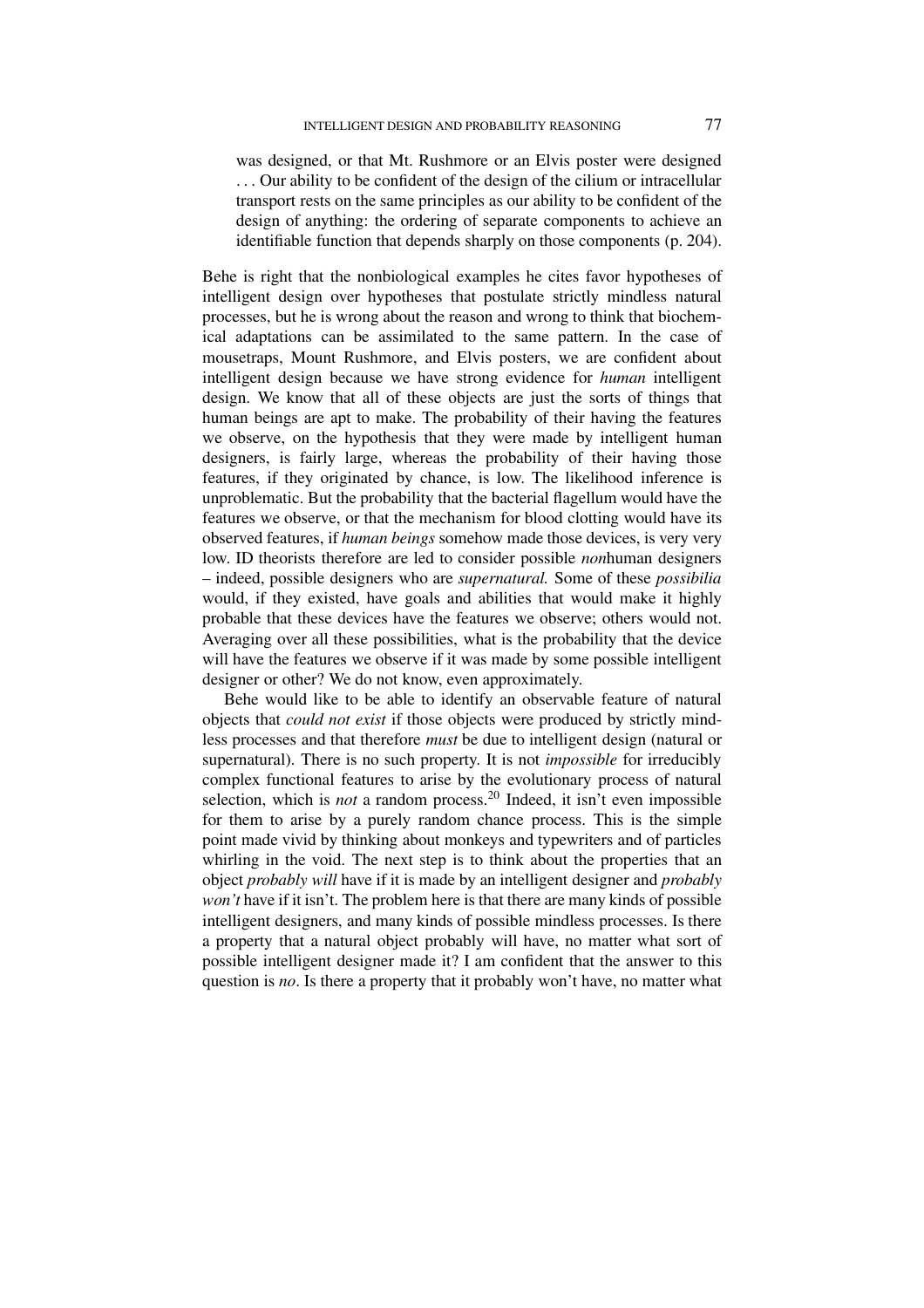sort of possible mindless process made it? As for this second question, here I am in agreement with Behe – *we really don't know*. But ignorance does not constitute a reason to reject the possibility that what we observe is due to mindless natural processes that we have not yet considered and conclude that what we observe must be due to intelligent design.

My critique of the intelligent design movement has been based on the comparative principle I stated about evidence – *to say whether an observation counts as evidence against evolutionary theory and in favor of the hypothesis of intelligent design, one must know what each predicts about the observation*. I have challenged intelligent design theorists to produce a theory that has implications about the detailed examples of "irreducible complexity" that Behe describes. However, there is another response that intelligent design theorists might contemplate. This is to deny the comparative principle itself. Dembski has seized this horn of the dilemma.<sup>21</sup> If he succeeds in developing an epistemology of this sort (so far he has not), the way will be paved for an unprecedented result in the history of science – the rejection of a logically consistent theory that confers probabilities on observations, but does not entail them, and its replacement by another, without its needing to be said what the replacing theory predicts.

#### **Notes**

- 1. One needed refinement is that the number of mutually exclusive and collectively exhaustive propositions be finite. When this fails, a probability of unity is not the same as necessity, and a probability of zero is not the same as impossibility. If I randomly choose a fraction that is between 0 and 1, the probability that I'll choose 13/345 is zero, but it isn't impossible that I'll choose that number.
- 2. The principle of conditionalization assumes that acquiring evidence involves becoming certain that various propositions are true. If we are never entitled to be certain about the truth values of observation reports, then a new rule for updating is needed. This is supplied by the idea of Jeffrey-conditionalization; see Richard Jeffreys, *The Logic of Decision* (Chicago: University of Chicago Press, 1983). This point does not invalidate the claim that (Prob-MP) is correct; it merely points to a limit on its applicability.
- 3. See Richard Dawkins, *The Blind Watchmaker* (New York: Norton, 1986), pp. 144–146.
- 4. See Elliott Sober, "The Design Argument." In W. Mann (ed.), *Blackwell Companion to the Philosophy of Religion* (Oxford: Blackwell, 2003). Also available at the following URL: http://philosophy.wisc.edu/sober.
- 5. This conclusion cannot be evaded by saying that the theory entails that obtaining approximately 100 double zero's in 3800 spins is highly probable. The Principle of Total Evidence says that we have to use *all* of the evidence available in evaluating theories, not just part. Theories also entail that tautologies will be true, and tautologies are part of every data set, but this is no reason to set aside the total evidence and focus just on the tautologies that the evidence entails.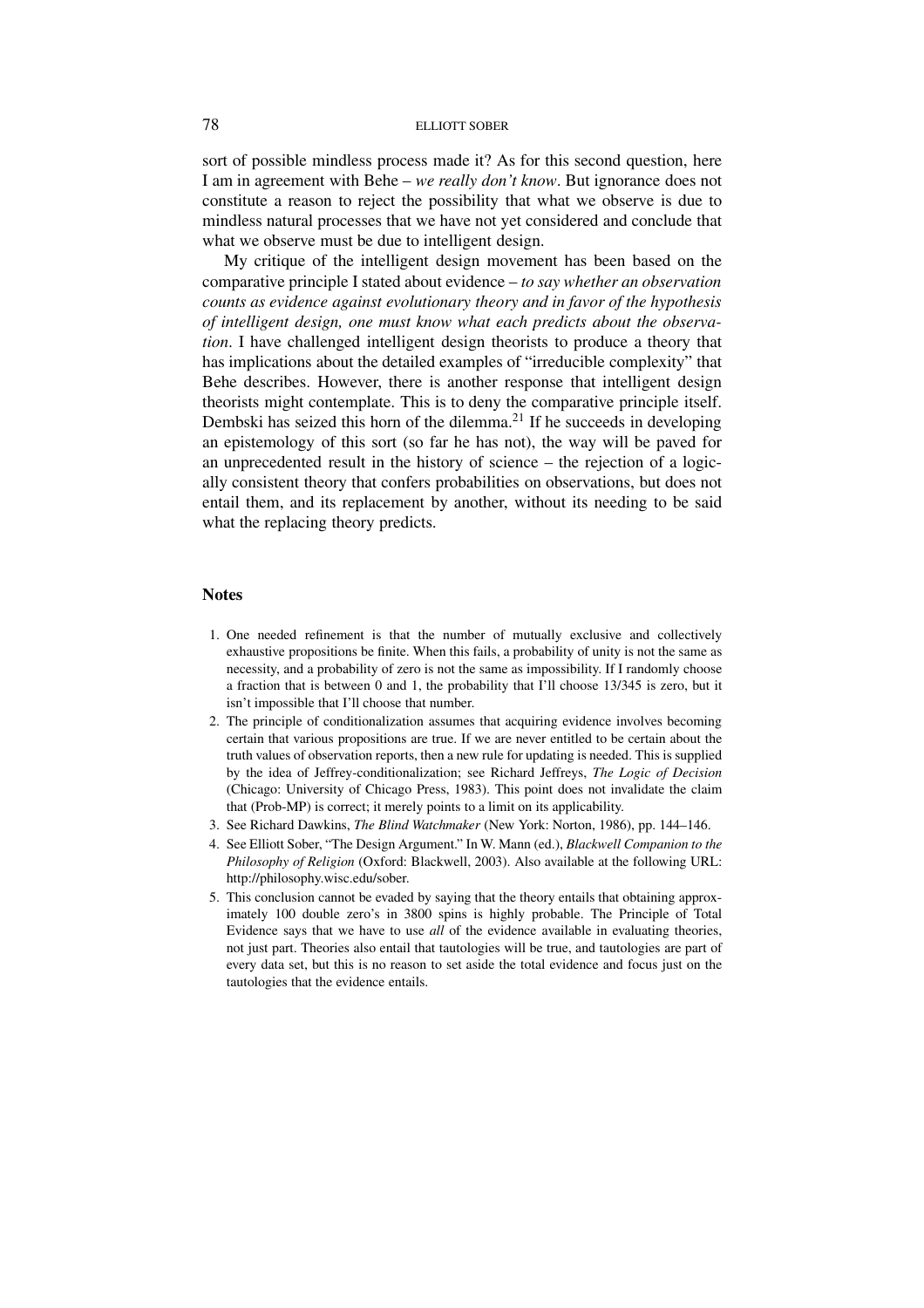- 6. See Richard Royall, *Statistical Evidence A Likelihood Paradigm* (Boca Raton, FL: Chapman and Hall, 1997), p. 67.
- 7. Elliott Sober, "Testability," *Proceedings and Addresses of the APA* 73 (1999): 47–76. Also available at the following URL: http://philosophy.wisc.edu/sober.
- 8. See Ian Hacking, *The Logic of Statistical Inference* (Cambridge: Cambridge University Press, 1965), Anthony Edwards, *Likelihood* (Cambridge: Cambridge University Press, 1972), and Richard Royall, *op cit*.
- 9. Anthony Edwards, *op cit*, Richard Royall, *op cit*, and Elliott Sober, *op cit*.
- 10. See Richard Royall, *op cit*, chapter 2 for discussion.
- 11. See Ian Hacking, *op cit*, p. 85. For some alternative formulations of the Fisherian idea, and objections, see Richard Royall, *op cit*, chapter 3.
- 12. R.A. Fisher, *Statistical Methods and Scientific Inference* (New York: Hafner. 1959, 2nd edition), p. 39.
- 13. See Ian Hacking, *op cit*, Anthony Edwards, *op cit*, and Richard Royall, *op cit.*
- 14. The present point about the comparative character of evidence can be connected with the earlier argument about probabilistic *modus tollens* by considering the fact that every deductively invalid argument can be turned into a valid argument by adding premisses. How can this be done in the case of (Prob-MT)? Bayes' Theorem says that Pr(H|O)  $= Pr(O|H)Pr(H)/Pr(O)$ . In consequence, the following argument is valid (assuming, as before, that O is the total evidence and that updating proceeds by conditionalization):

 $Pr_{t1}(O|H)$  is low O  $Pr_{t1}(H) \leq Pr_{t1}(O)$  $Pr<sub>t2</sub>(H)$  is low

The new third premiss is equivalent to

 $Pr_{t1}(H)[1 - Pr_{t1}(O|H)] \leq Pr_{t1}(O|not-H)Pr_{t1}(not-H).$ 

Notice that the prior probability and the likelihood of the *alternative* hypothesis (not-H) enters into this formula. The lesson, again, is this: *if you want to argue that H is improbable, based on the fact that H says that what you observe is very improbable, you must have additional information about how probable the observations would be if H were false.*

- 15. Michael Behe, *Darwin's Black Box* (New York: Free Press, 1996); William Dembski, *The Design Inference* (Cambridge: Cambridge University Press, 1998); Philip Johnson, *Darwin on Trial* (Downers Grove, IL: Intervarsity, 1991).
- 16. William Paley, *Natural Theology, or, Evidences of the Existence and Attributes of the Deity, Collected from the Appearances of Nature* (London: Rivington, 1802).
- 17. This problem is apparently more pressing when it comes to wings than it is with respect to eyes. Eyes come in various forms, some far more rudimentary than the vertebrate eye, and it is not at all difficult to see how all these various forms might provide an adaptive advantage; see Richard Dawkins, *Climbing Mount Improbable* (New York: W.W. Norton, 1996), chapter 5. The wing is more puzzling, since 5% of a wing provides no lift at all; being able to fly is a threshold effect. One part of the solution to this problem is to see that the rudimentary beginnings of wings can serve other functions, and that once wing evolution is under way, wings can continue to evolve because they facilitate flight.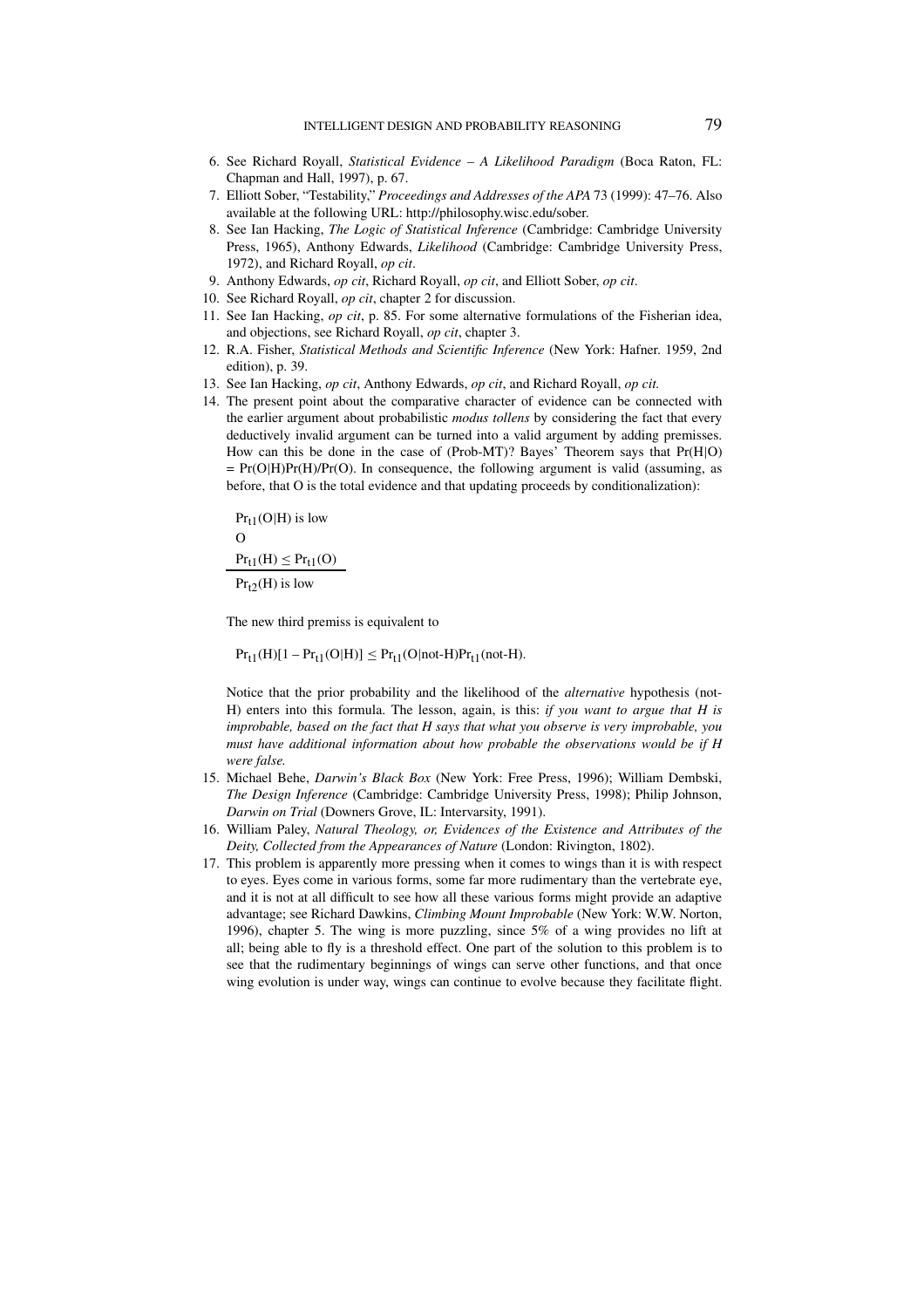This is more than just speculation; J. Kingsolver and M. Koehl (in "Aerodynamics, Thermoregulation, and the Evolution of Insect Wings – Differential Scaling and Evolutionary Change." *Evolution* 39 (1985) 488–504) provide empirical evidence for the claim that insect wings began evolving as devices for regulating temperature and then continued to evolve as devices for flying.

- 18. For a critical evaluation of Dembski's epistemology, see Branden Fitelson, Elliot Sober, and Christopher Stephens, "How Not to Detect Design – Critical Notice of W. Dembski's *The Design Inference*." *Philosophy of Science* 66 (1999) 472–488, reprinted in R. Pennock (ed), *Intelligent Design Creationism and its Critics* (Cambridge, MA: MIT Press, 2001), pp. 597–616. Although Dembski tries to build on the (flawed) foundation of Fisherian significance testing, his proposals go far beyond Fisher's. For one thing, Fisher's method applies to the problem of testing a *specific* chance hypothesis, whereas Dembski thinks that he can "sweep from the field" the entire class of *all* chance hypotheses. Another novelty in Dembski's approach is his use of ideas from complexity theory.
- 19. In fact, if the ID hypothesis says that *some* intelligent designer produced the effects cited, then one must consider different possible intelligent designers, weigh the probability that they were the ones involved, and assess the probability of the outcome if they were doing the work.
- 20. A random process is one that has a large number of equiprobable outcomes. The whole point of natural selection is that some outcomes are vastly more probable than others. Selection is a probabilistic process, but not all probabilistic processes are random.
- 21. William Dembski, *op cit*. Since Behe (pp. 285–286) praises Dembski's epistemological insights, he presumably would embrace this response.